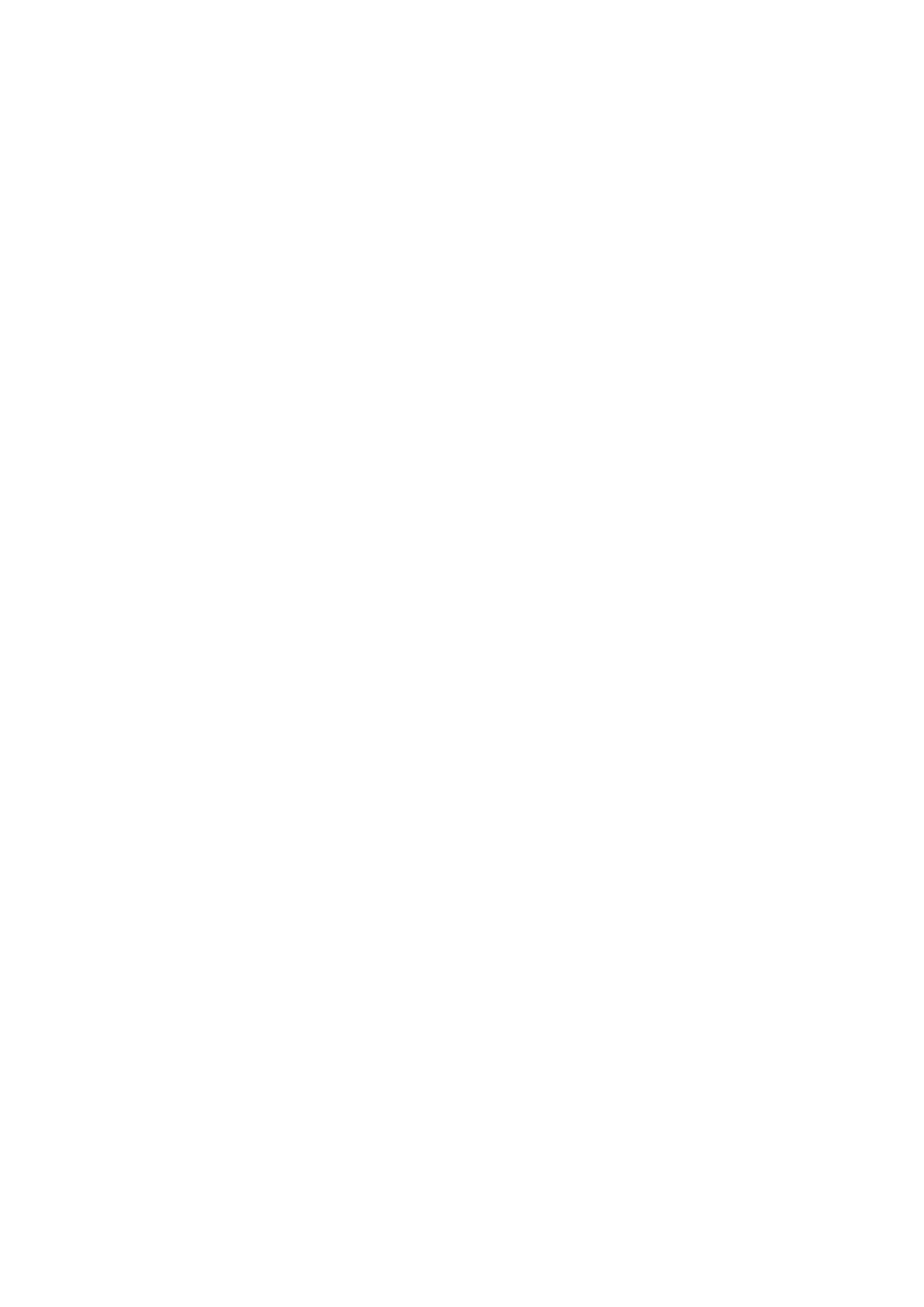## **AGENDA**

- **1 OPENING, WELCOME**
- **2 APOLOGIES AND LEAVE OF ABSENCE**

**Recommendation**

**That apologies be accepted.**

- **3 PUBLIC FORUM**
- **4 DECLARATIONS OF INTEREST**
- **5 LATE ITEMS**
- **6 CONFIRMATION OF MINUTES**

**That the minutes of the Saxton Field Committee meeting held on Wednesday, 22 May 2019, be confirmed as a true and correct record of the meeting.**

#### **7 PRESENTATIONS**

Nil

#### **8 REPORTS**

8.2 Saxton Field Reserve Management Plan Review ................................................ [9](#page-8-0)

## **9 CONFIDENTIAL SESSION**

Nil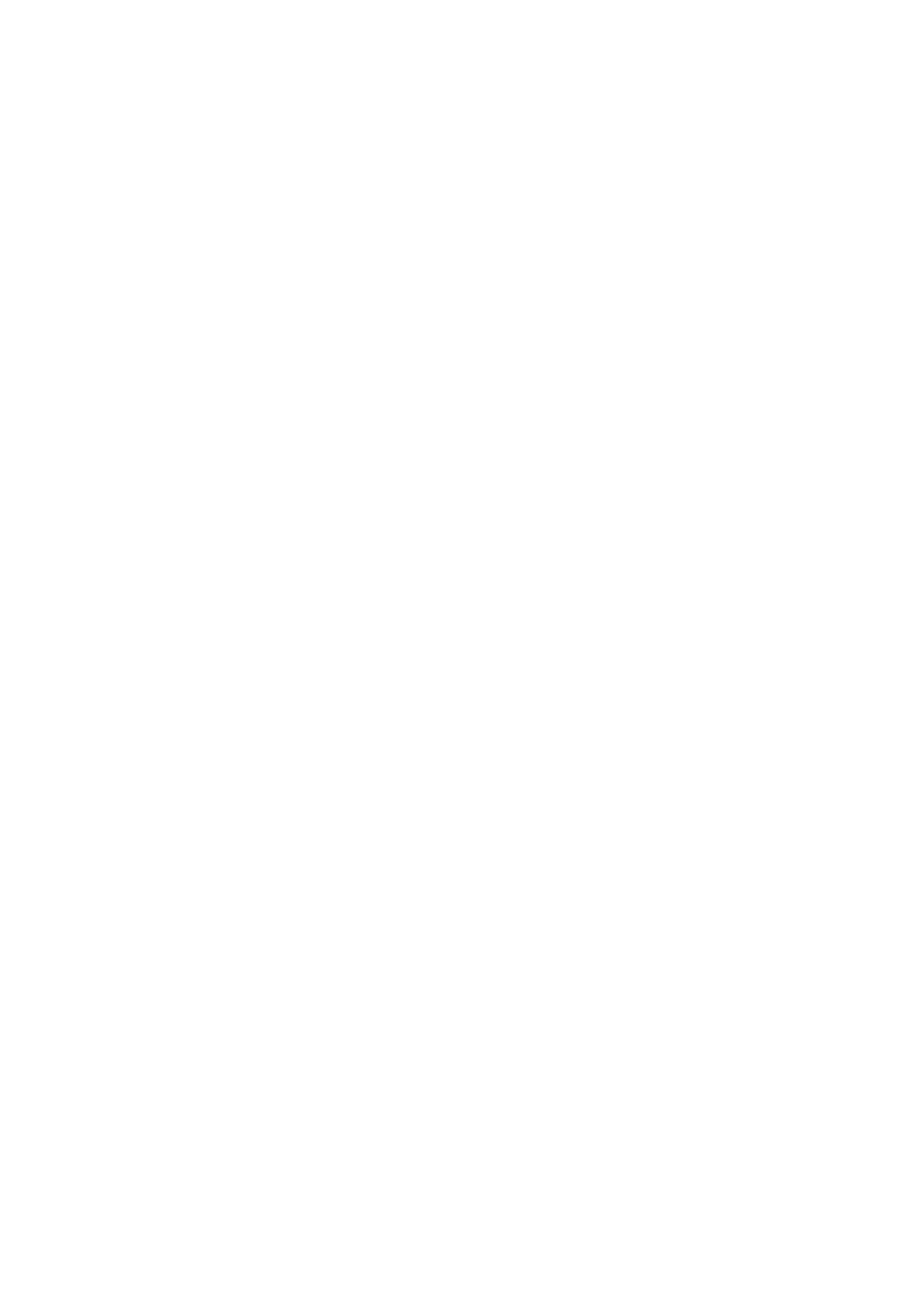## <span id="page-4-0"></span>**8 REPORTS**

## **SAXTON FIELD ACTIVITY REPORT**

| <b>Report To:</b>          | <b>Saxton Field Committee</b>                    |
|----------------------------|--------------------------------------------------|
| <b>Meeting Date:</b>       | 14 August 2019                                   |
| <b>Report Author:</b>      | Richard Hollier, Reserves and Facilities Manager |
| Report Number: RSFC19-08-1 |                                                  |

## **1 Summary**

- 1.1 This report updates the Committee on the progress on the following projects:
	- 1.1.1 the Champion Drive/Saxton Field link road;
	- 1.1.2 mountain bike track development;
	- 1.1.3 athletics track resurfacing;
	- 1.1.4 other capital projects;
	- 1.1.5 key facilities review; and
	- 1.1.6 marketing update.

## **2 Draft Resolution**

## **That the Saxton Field Committee receives the Saxton Field Activity Report RSFC19-08-1**

**Information Report**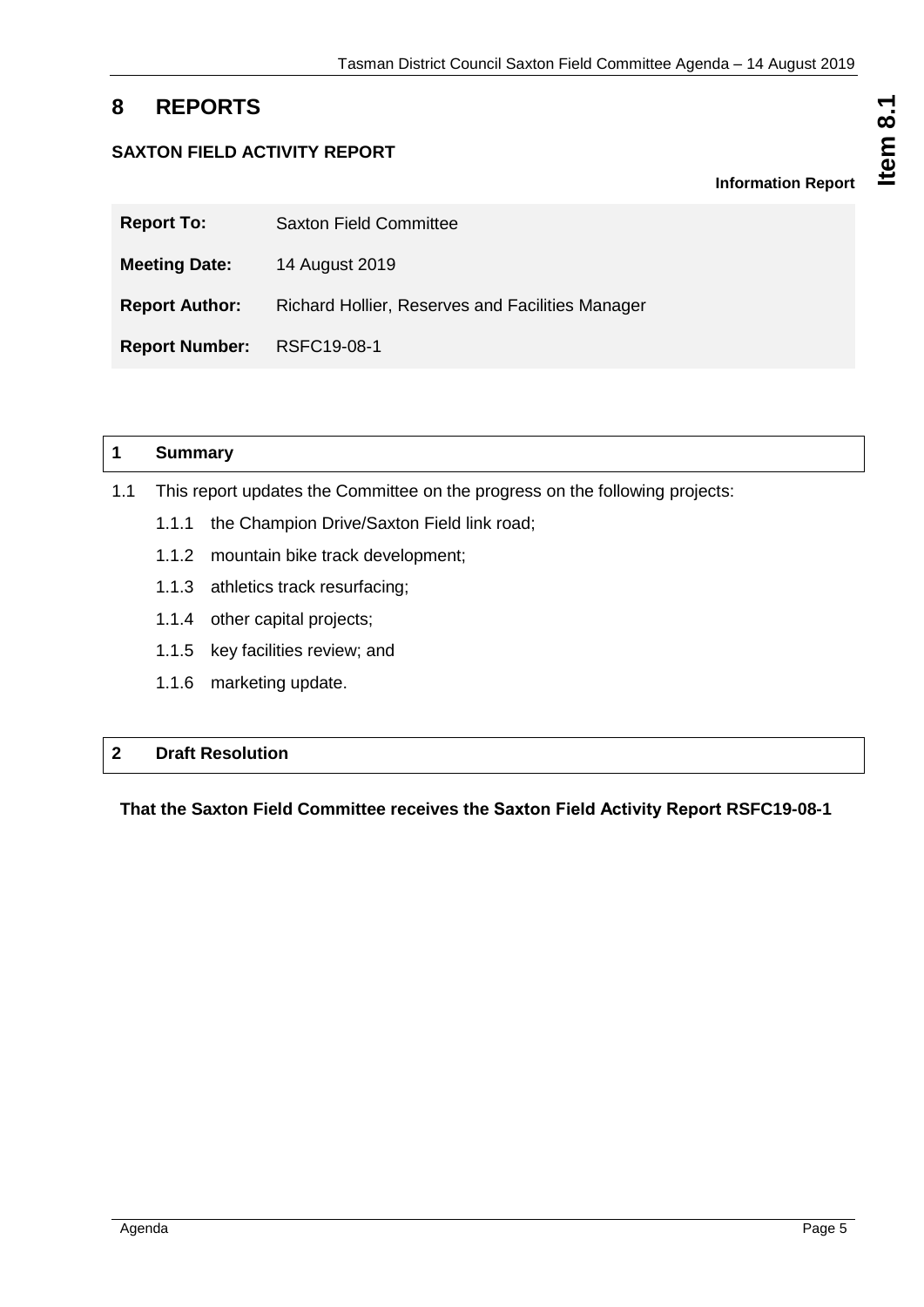## **3 Purpose of the Report**

- 3.1 The purpose of this report is to provide you with an update on the following projects:
	- 3.1.1 the Champion Drive/Saxton Field link road;
	- 3.1.2 mountain bike track development;
	- 3.1.3 athletics track resurfacing;
	- 3.1.4 other capital projects;
	- 3.1.5 key facilities review; and
	- 3.1.6 marketing update.

#### **4 Capital Projects 2018/2019 Update**

#### **Champion Drive/Saxton Field link road – Stage 1**

4.1 The first stage of the car parking and roadway link from Champion Drive to Saxton Field is fully complete with landscaping completed in June.

#### **Mountain Bike track development**

4.2 A Grade 2 mountain bike track is under construction along the true left bank of Saxton Creek, north of the velodrome. Fulton Hogan are undertaking construction under the supervision of the Nelson Mountain Bike Club, who are advising on functionality. Recent wet weather has caused some delays, however, the project is expected to be completed within the coming months.

#### **Shade sails**

4.3 Nelson Shade Solutions have offered to sponsor supply of shade sails for the velodrome. The poles have been made, discussion is underway with the supplier over colour options for the sails prior to fabrication and installation.

#### **Velodrome lighting**

4.4 Work on the installation of the lights is underway following startup meeting with contractor. The pole and cable locations have been marked and poles are being prepared. Installation is scheduled from mid-August.

#### **5 Capital projects 2019/2020 Update**

#### **Athletics Track Resurfacing**

5.1 The contract for the Athletics Track renewal was awarded to Polytan who will be removing the existing rubber mats and re-laying a new Spurtan BV polyurethane track. Milling of the old surface and asphalt is starting soon and practical completion is expected by Thursday 24 October, with survey and IAAF certification to follow. Final project completion is scheduled to occur by 14 November 2019. A number of requests for access to the infield have been received but these have not been accepted while works are in progress.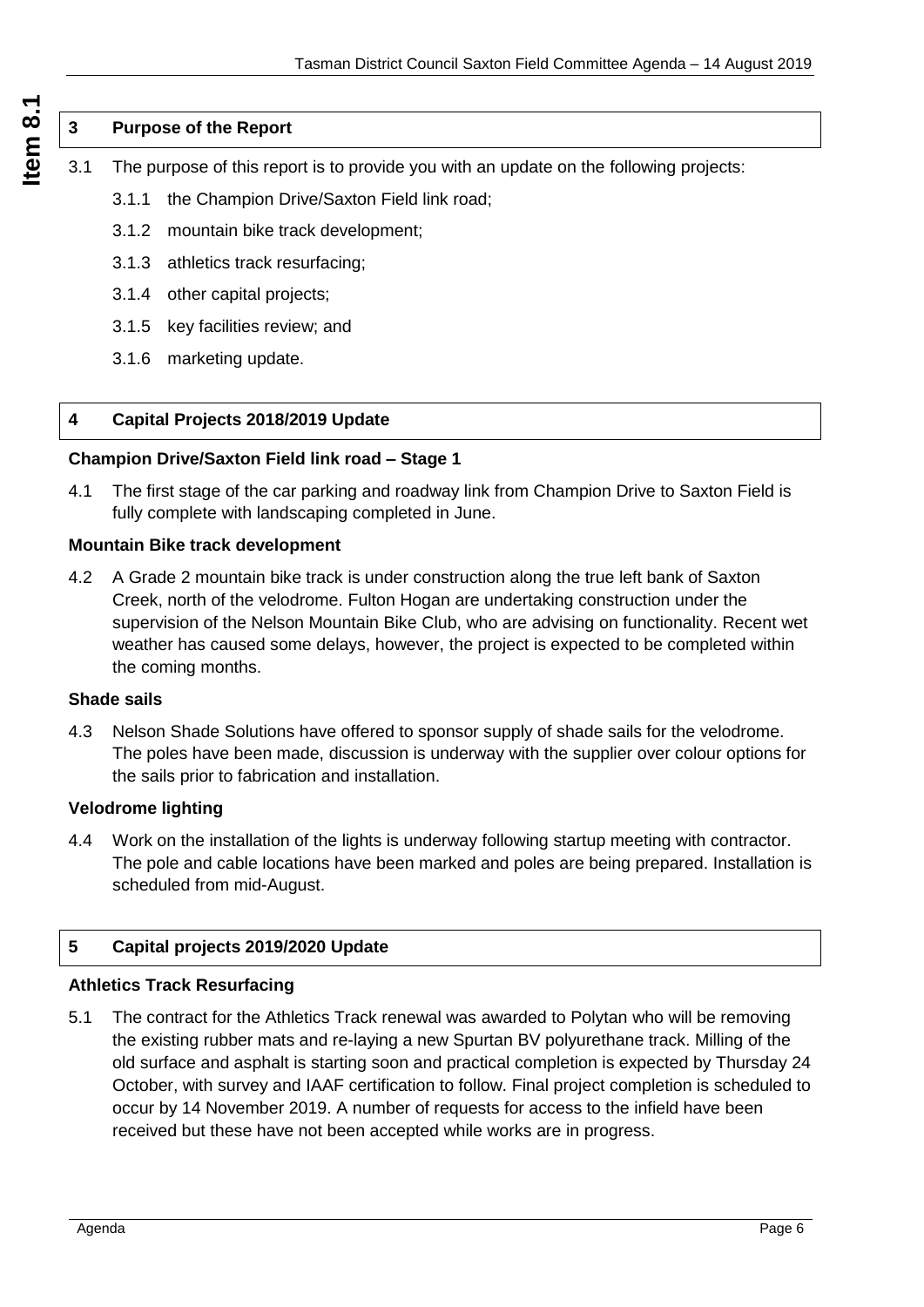## **Champion Drive/Saxton Field Link Road – Stage 2 Design**

5.2 The second stage design will be undertaken in 2019/2020 with construction to be completed in 2020/2021.

## **Alliance Green – Stage 1 Drainage & Irrigation Design**

5.3 Preparation of a brief for consultant engagement for the design work is underway. Funding for design is included in 2019/2020 with construction scheduled for 2021/2022.

#### **Tree planting – Champion Green**

5.4 Work has started on the preparation of a concept plan for tree planting and landscaping around Champion Green for further consultation with adjacent property owners along Daelyn Drive. Planting is scheduled for mid-September.

#### **6 Key Facilities Review**

6.1 Following a submission to Nelson City Council by Nelson Cricket promoting the development of Saxton Oval, Nelson City Council commissioned consultant Recreation Sport and Leisure to advise on investment options for the development of both Saxton Oval and Trafalgar Park.

The consultant brief was to undertake:

- 1. An assessment of Saxton Oval's ability to continue to host international cricket fixtures across all formats of the game (tests, one-day internationals (ODI's) and T20 matches).
- 2. An assessment of Trafalgar Park's ability to host further international rugby and Super Rugby matches together with other possible sporting uses at Trafalgar Park.
- 6.2 A draft document has been sent to both Cricket and Rugby for feedback and once this feedback is received, staff will present a report to the Saxton Field Committee.

#### **7 Marketing**

7.1 We have had a workshop with Saxton Field users. The workshop yielded good information for both the marketing work and the visioning work. We will be holding a workshop following today's meeting on the marketing outcomes and strategy. Staff will prepare a draft revised vision and outcome statements for review by the Committee. We will endeavor to seek the Committee's input via email discussion.

#### **8 Attachments**

Nil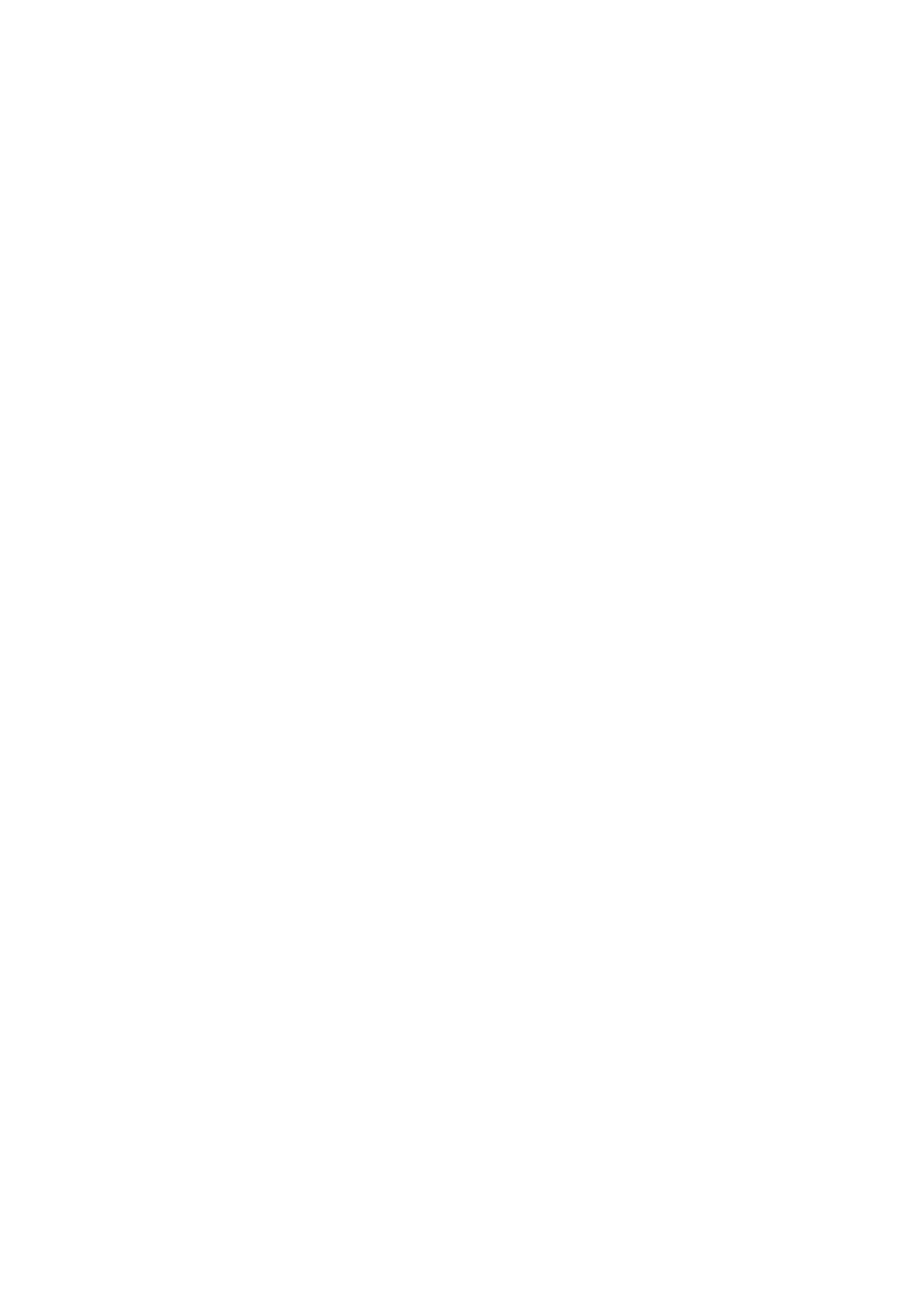#### <span id="page-8-0"></span>**8.2 SAXTON FIELD RESERVE MANAGEMENT PLAN REVIEW**

**Decision Required**

| <b>Report To:</b>     | <b>Saxton Field Committee</b>                |
|-----------------------|----------------------------------------------|
| <b>Meeting Date:</b>  | 14 August 2019                               |
| <b>Report Author:</b> | Susan Edwards, Community Development Manager |
| <b>Report Number:</b> | RSFC19-08-2                                  |

| и<br>. . | $P_{11}$ mmari<br>oummary |  |  |
|----------|---------------------------|--|--|
|----------|---------------------------|--|--|

- 1.1 This report covers the proposed process for reviewing the Saxton Field Reserve Management Plan (the Plan).
- 1.2 Tasman District and Nelson City Councils are the administering bodies for the reserves located at Saxton Field and are therefore responsible for preparing and reviewing a management plan for the reserves.
- 1.3 There are two small parcels of land within Saxton Field that are not classified as recreation reserve. These two freehold sections are unable to be vested as reserve due to restrictive land covenants on their titles. We recommend that the Reserve Management Plan will cover these two parcels of land as they are managed in conjunction with Saxton Field. They will be treated as park land under the Local Government Act 2002.
- 1.4 Attachment 1 outlines the proposed Plan review process. Key project milestones include:
	- the Saxton Field Committee resolves to begin Plan review (14 August 2019):
	- a two month long community engagement period (October to December 2019);
	- staff summarise ideas and the consultant uses these to inform development of a Draft Plan (November to March 2020);
	- Saxton Field Committee considers the Draft Plan and recommends it to both Councils/Joint Committee, which adopts the Draft Plan for public consultation (late March/early April 2020);
	- open for submissions for two months (May-June 2020);
	- Saxton Field Committee hearings and deliberations held (July/August 2020);
	- consultant amends Plan as per hearing panel instructions following deliberation (August/September 2020);
	- Saxton Field Committee reviews the proposed plan and recommends to both Councils for adoption (September 2020); and
	- Councils adopt the final Plan at a Joint Committee meeting (October 2020).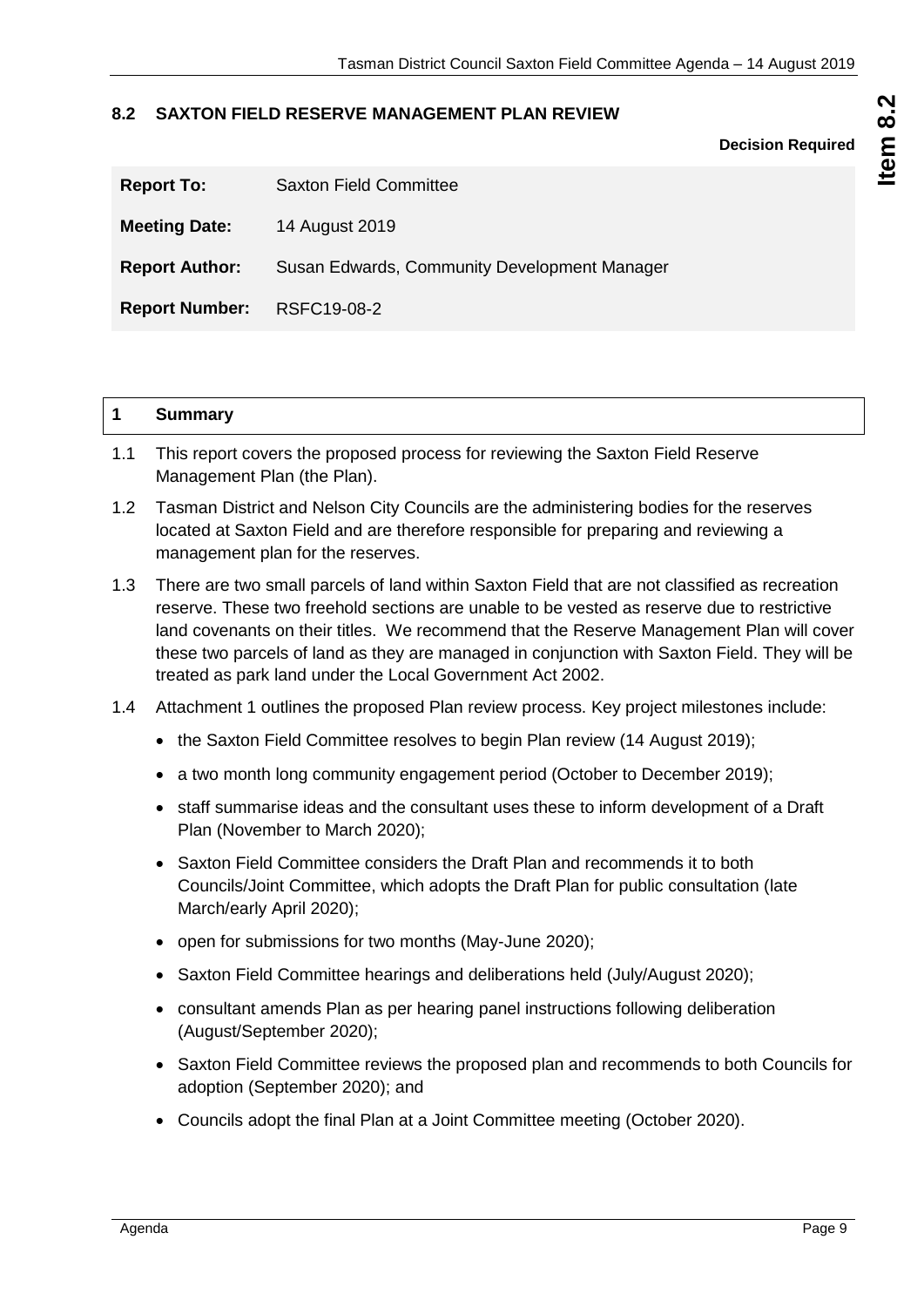## **2 Draft Resolution**

**That the Saxton Field Committee:**

- **1 receives the Saxton Field Reserve Management Plan Review Report RSFC19-08-2; and**
- **2 agrees that the areas of land to be covered by the Draft Plan includes all reserves and other land owned or administered by Tasman District and Nelson City Councils within Saxton Field, as shown on the map contained in Attachment 2 to this report; and**
- **3 agrees that, in terms of Section 41(5A) of the Reserves Act 1977, written suggestions on the proposed Plan would materially assist in its preparation; and**
- **4 agrees to publicly notify, pursuant to Section 41 of the Reserves Act 1977, an invitation for suggestions/ideas for inclusion in a Draft Saxton Field Reserve Management Plan (Draft Plan) in October 2019; and**
- **5 instructs staff to prepare background information on Saxton Field reserves for display on Nelson City and Tasman District Councils' websites and offices, to assist the public consultation processes associated with the Reserve Management Plan review; and**
- **6 agrees that a public notice inviting suggestions/ideas for inclusion in a Draft Saxton Field Reserve Management Plan be published on 4 October 2019, stating that suggestions may be made up until 16 December 2019.**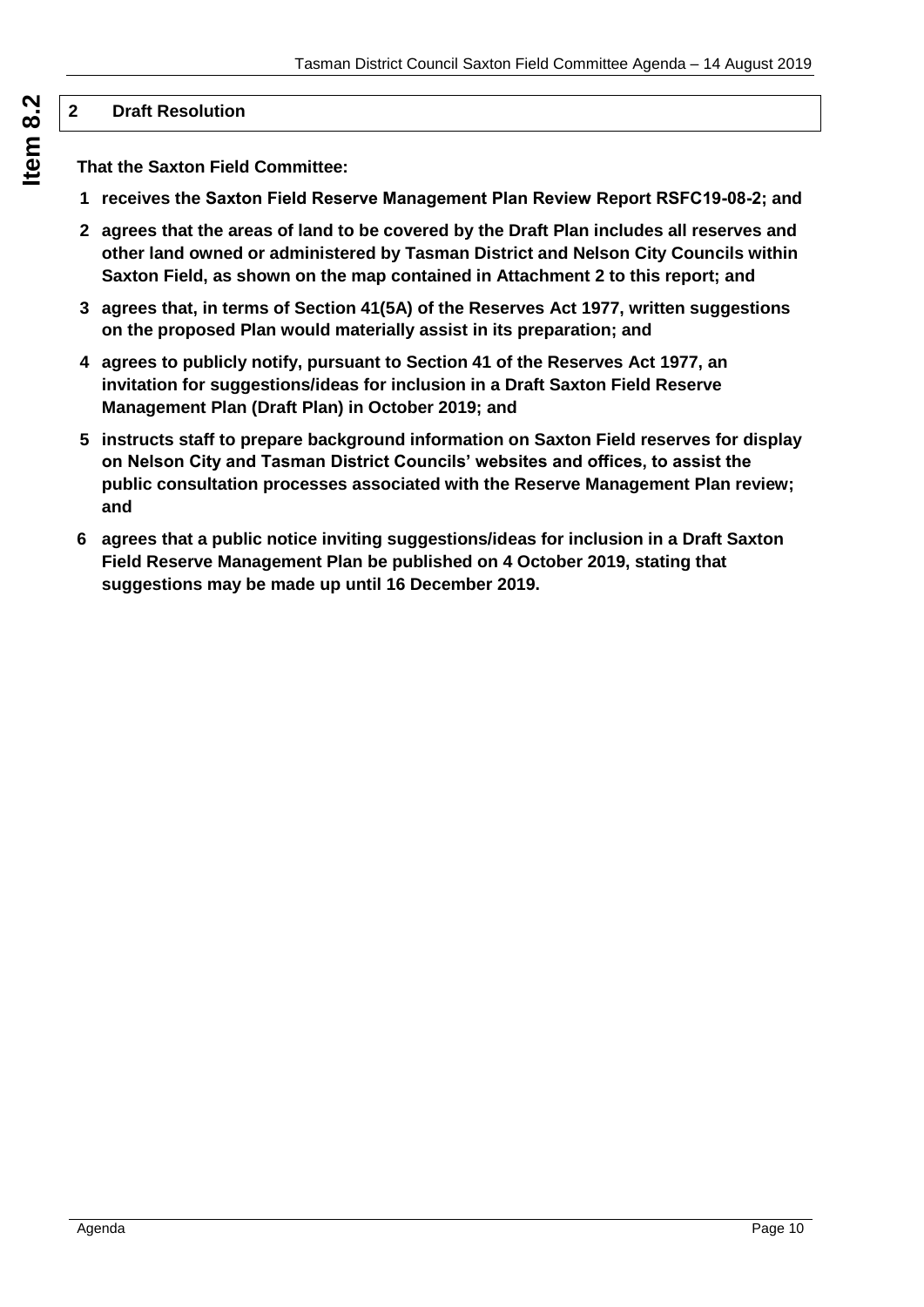## **3 Purpose of the Report**

3.1 To seek the Committee's agreement to publicly notify an invitation for suggestions/ideas for inclusion in a Draft Saxton Field Reserve Management Plan (Draft Plan) in October 2019 and to seek the Committee's endorsement of the proposed plan review process.

## **4 Background and Discussion**

#### **Background**

- 4.1 The existing Saxton Field Reserve Management Plan (2008) covers many (11), but not all, parcels of land that have been reserved for recreation purposes at Saxton Field. In recent years, Nelson City Council purchased four additional fairly small parcels of land between Daelyn Drive and Saxton Creek, to expand the total area of Saxton Field. These include a Local Purpose (Esplanade) Reserve, Local Purpose (Walkway) Reserve and two freehold sections that are unable to be vested as reserve due to restrictive land covenants on their titles.
- 4.2 Nelson City Council and Tasman District Council jointly administer these reserves via the Saxton Field Committee. Both Councils are therefore responsible for classifying the reserves, and preparing and reviewing a management plan for the reserves.
- 4.3 This report outlines the proposed process to review the Saxton Field Reserve Management Plan. Section 41 of the Reserves Act 1977 sets out the legal requirements for this management planning process.
- 4.4 The attached project plan overview outlines the key steps in the process, with an anticipated project completion date of October 2020.
- 4.5 The first steps that the administering body for the reserves (i.e. the Saxton Field Committee) must undertake are:
	- (i) make a decision to begin the plan review process;
	- (ii) determine the areas of land to be covered by the Plan;
	- (iii) determine which areas are reserves subject to the Reserves Act 1977;
	- (iv) confirm that the appointment or vesting is held;
	- (v) determine whether or not there are any unclassified reserves to be covered by the Plan;
	- (vi) resolve (in terms of s.41(5A)) whether or not written suggestions on the proposed Plan would materially assist in its preparation; and
	- (vii) decide who to consult.

We discuss each of these steps in more detail below.

- 4.6 Once the Committee has made the decisions sought in this report, staff will prepare information for public release and invite suggestions for the preparation of a proposed Plan.
- 4.7 We recommend that adequate time (four months) is provided for the first stage of the process and that a range of community engagement tools are employed, to encourage participation from a wide cross-section of the community. We have already held one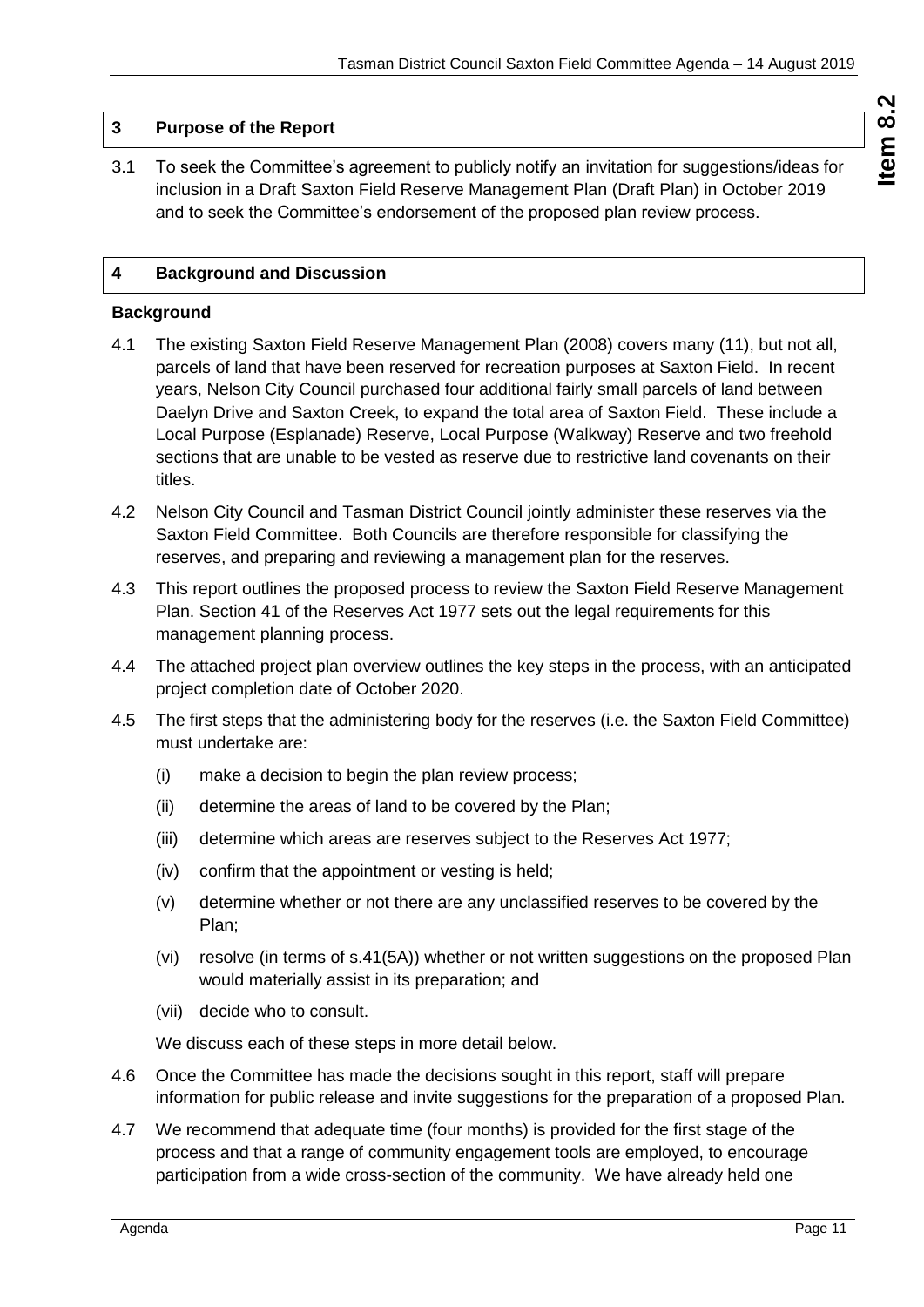workshop with Saxton Field user groups to discuss the vision, outcomes and marketing strategy for the complex. We also recommend working closely with iwi from the early stages in the Plan review process.

- 4.8 Once the initial phase of consultation is completed, all the ideas are collated and will be passed to a consultant to prepare the Draft Plan.
- 4.9 The Reserves Act requires that the Councils make the Draft Plan publicly available for comment (i.e. open for formal written submissions) for a period of at least two months and that the Committee holds hearings for those who wish to speak to their submission. We are proposing that the formal stage of the public consultation process on the Draft Plan starts in May 2020 (see Attachment 1). The Saxton Field Committee would hear submissions on the Draft Plan in July 2020.
- 4.10 Detailed information on each of the steps that the Committee needs to consider for developing this Plan are set out below.

#### **Steps in Plan review process**

- *Step 1: Make a decision to begin the Plan review process*
- 4.11 The Councils adopted the existing 'Saxton Field Reserve Management Plan' in 2008. Ideally, reserve management plans should be 'living documents' that are continually reviewed in response to issues that arise. This Plan is overdue for review; it is recommended that this process begins soon.
- *Step 2: Determine the areas of land to be covered by the Plan*
- 4.12 The land areas the Plan should cover include all reserves and other land that together form Saxton Field – refer Map contained in Attachment 2.
- *Step 3: Determine which areas are reserves subject to the Reserves Act 1977*
- 4.13 We have identified 13 parcels of land at Saxton Field that either Nelson City or Tasman District Councils own and/or administer subject to the Reserves Act, which should be included within the Reserve Management Plan.
- *Step 4: Confirm that the appointment or vesting is held*
- 4.14 Three land parcels (Pt Sec 75-76 Waimea East District and Lot 2 DP 3926), comprising a total of 23.4879 ha, were set apart as reserve and classified as recreation reserve by public notice in the New Zealand Gazette in 1981 (pp 1205 & 1208). This land adjoins Saxton Road East and Main Road Stoke. Nelson City Council was appointed to control and manage the reserve in 1981 (NZ Gazette 1981, p1208).
- 4.15 A further 65.45 ha of land at Saxton Field, comprising of eight land parcels, was declared as recreation reserve by public notice in the New Zealand Gazette in 2008 (No.63, p1829). Tasman District Council owns five of these land parcels and Nelson City Council owns the other three parcels.
- 4.16 Nelson City Council own two local purpose reserves (one esplanade and the other walkway) located between Daelyn Drive and Saxton Creek, which adjoin other land at Saxton Field. We recommend including both in the Reserve Management Plan.
- 4.17 Nelson City Council also owns two small parcels of freehold land on Daelyn Drive that are unable to be vested as reserve, due to restrictive covenants on their titles. We advise that these two parcels are also included within the Reserve Management Plan, as they were purchased with the intention of forming part of Saxton Field. The Reserve Management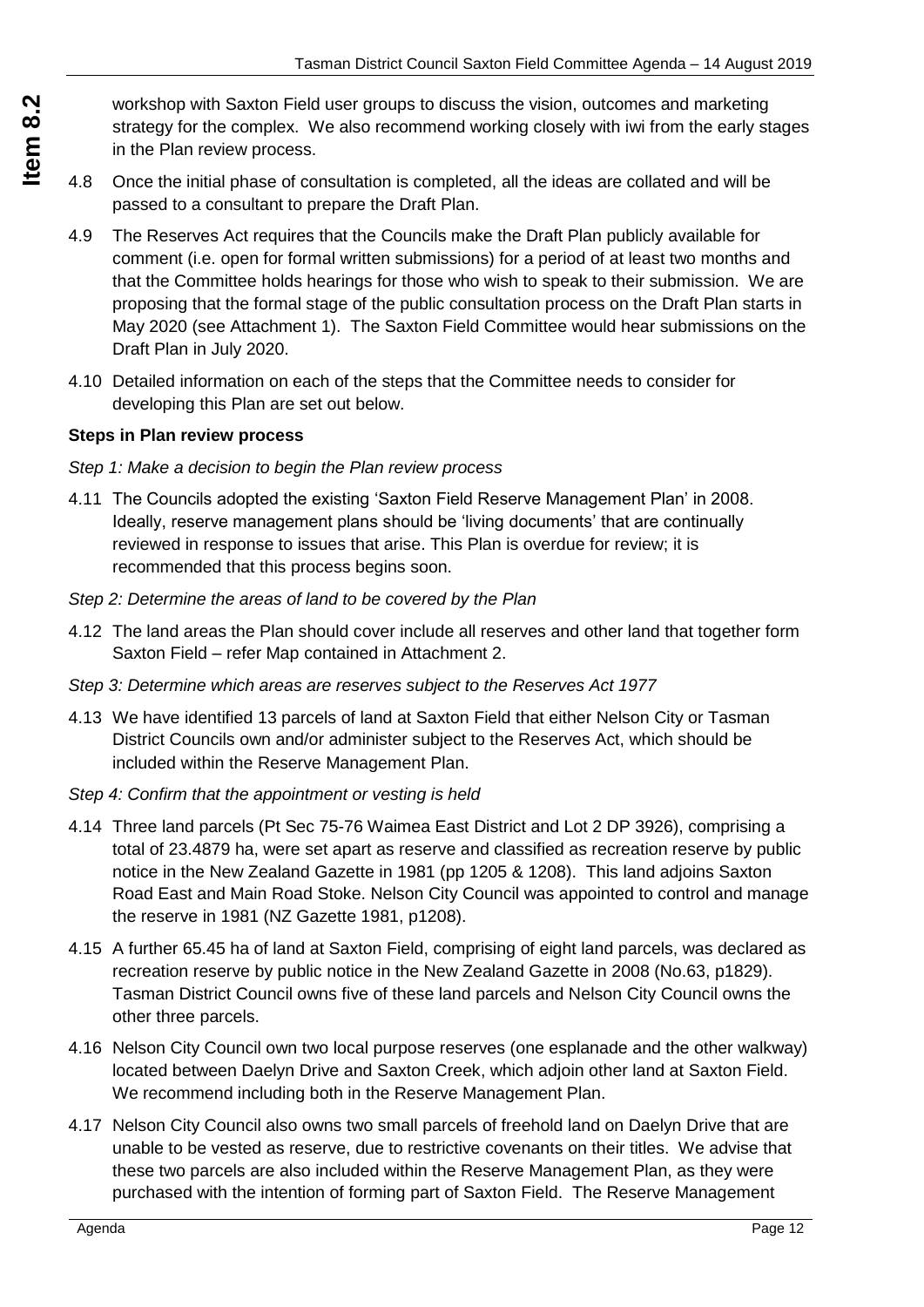Plan will treat those two parcels of land as land purchased for a park under the Local Government Act 2002, rather than under the Reserves Act 1977.

- *Step 5: Determine whether or not there are any unclassified reserves to be covered by the Plan*
- 4.18 All reserves at Saxton Field have been classified. As discussed in paragraph 4.17, two parcels of freehold land may also be included in the Reserve Management Plan, but these are unable to be declared reserve due to restrictive covenants on their titles.

*Step 6: Resolve, in terms of s41(5A), whether or not written suggestions on the proposed Plan would materially assist in its preparation*

4.19 Section 41 of the Reserves Act 1977 states:

*"(5) Before preparing a management plan for any 1 or more reserves under its control, the administering body shall — (a) give public notice of its intention to do so; and (b) in that notice, invite persons and organisations interested to send to the administering body at its office written suggestions on the proposed plan within a time specified in the notice; and (c) in preparing that management plan, give full consideration to any such comments received.* 

*(5A) Nothing in subsection (5) shall apply in any case where the administering body has, by resolution, determined that written suggestions on the proposed plan would not materially assist in its preparation."*

- 4.20 We recommend that the Saxton Field Committee seeks written suggestions on the proposed Plan over a two month period. Staff and the consultant preparing the Draft Plan should engage with Te Tau Ihu iwi and a wide cross-section of the community, seek ideas and other feedback, and develop a Draft Plan in a collaborative way. A range of online and other community engagement methods will be employed (hui, focus groups, surveys etc).
- 4.21 Once the Committee and the Councils approve the release of a Draft Plan, the next stage is to invite written submissions and hold hearings.
- *Step 7: Decide who to consult with*
- 4.22 We recommend that consultation with Te Tau Ihu iwi is undertaken separately to community engagement, given both Councils' responsibilities under the Local Government Act, Reserves Act and Treaty legislation. Guidance on involvement of iwi in reserve management planning is included in the 'Guide for Reserve Administering Bodies' (available on the DOC website). Each of the eight Te Tau Ihu iwi have an interest in Saxton Field.
- 4.23 The Committee consulted with sports codes at a workshop on 17 July 2019. Community engagement should aim to be as inclusive as possible.

#### **5 Options**

5.1 We recommend that the Saxton Field Committee resolves to initiate the Plan review and agrees to adopt the proposed process, contained in Attachment 1, for undertaking the Plan review. This process complies with the requirements of the Reserves Act 1977 and will enable two key opportunities for public input into the Plan preparation. The disadvantage of undertaking early input into preparation of the Draft Plan is that it will mean the process will take longer. However, it should obtain better public input and it should reduce the risk of the Draft Plan not meet community expectations.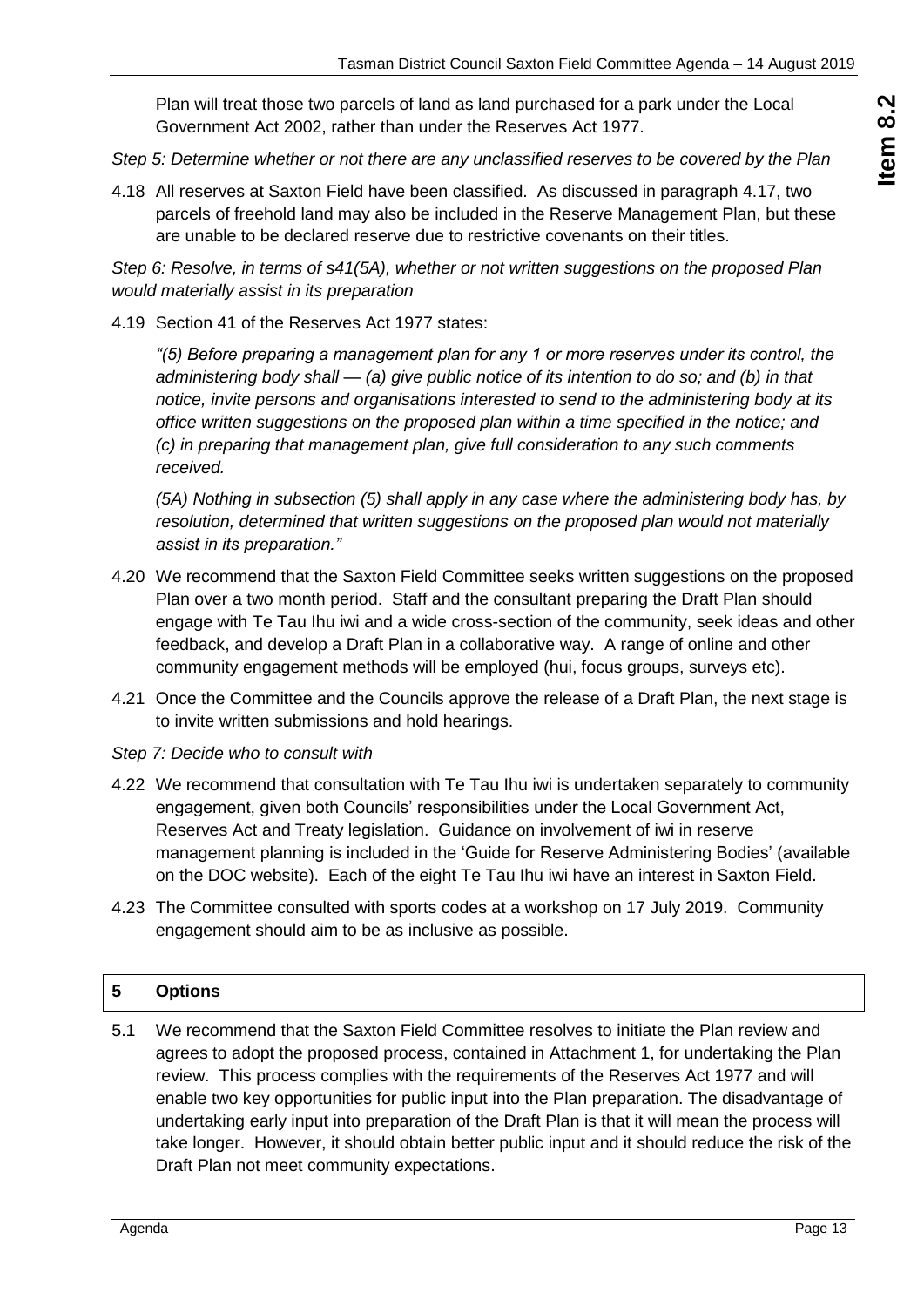- 5.2 Alternatively, the Committee could choose to:
	- 5.2.1 defer the Plan review staff do not recommend this option, as the current Plan is already overdue for review and much has changed at Saxton Field since the current Plan was prepared meaning it is out of date; and/or
	- 5.2.2 not seek suggestions from the public prior to drafting the reserve management plan staff do not recommend this option, as early public input is more likely to mean that the Draft Plan will meet community expectations.
	- 5.3 Further information on each option is outlined in Section 4 of this report.

|  | 6 Strategy and Risks |  |
|--|----------------------|--|
|--|----------------------|--|

- 6.1 The risks associated with reviewing the Plan are minimal, given that there will be the opportunity for public feedback to be incorporated into development of the Draft Plan.
- 6.2 The public will have two opportunities to participate in Plan development: firstly, by suggesting ideas for inclusion in the Draft Plan and secondly, by making a submission on the Draft Plan (and speaking to their submission at a hearing, if they wish).

## **7 Policy / Legal Requirements / Plan**

- 7.1 Staff will ensure the Plan review process is undertaken in accordance with the Reserves Act 1977.
- 7.2 Once the Committee finalises the Plan, it will need to recommend it to the two Councils for adoption, preferably via the Joint Committee. Following adoption, the Saxton Field Reserve Management Plan document will replace the current management plan.

## **8 Consideration of Financial or Budgetary Implications**

8.1 Tasman District Council has funding available in its current Annual Plan to undertake the work during the current financial year. Nelson City Council staff will be recommending that Nelson City Council includes its share of the funding for the work in its Annual Plan 2020/2021. Staff have programmed the work on the Plan to cover two financial years in order to manage the budget situation.

## **9 Significance and Engagement**

- 9.1 Formal public consultation is required under the Reserves Act 1977.
- 9.2 This activity is likely to be of medium significance to local residents and visitors to the region because it sets policies for the use and management of Saxton Field. Neither Council lists Saxton Field as a strategic asset in their respective Significance and Engagement Policy.
- 9.3 Given the level of interest in this area, we consider it appropriate that the Committee undertakes a two-stage engagement process for development of the Saxton Field Reserve Management Plan (as outlined in Section 4 of this report).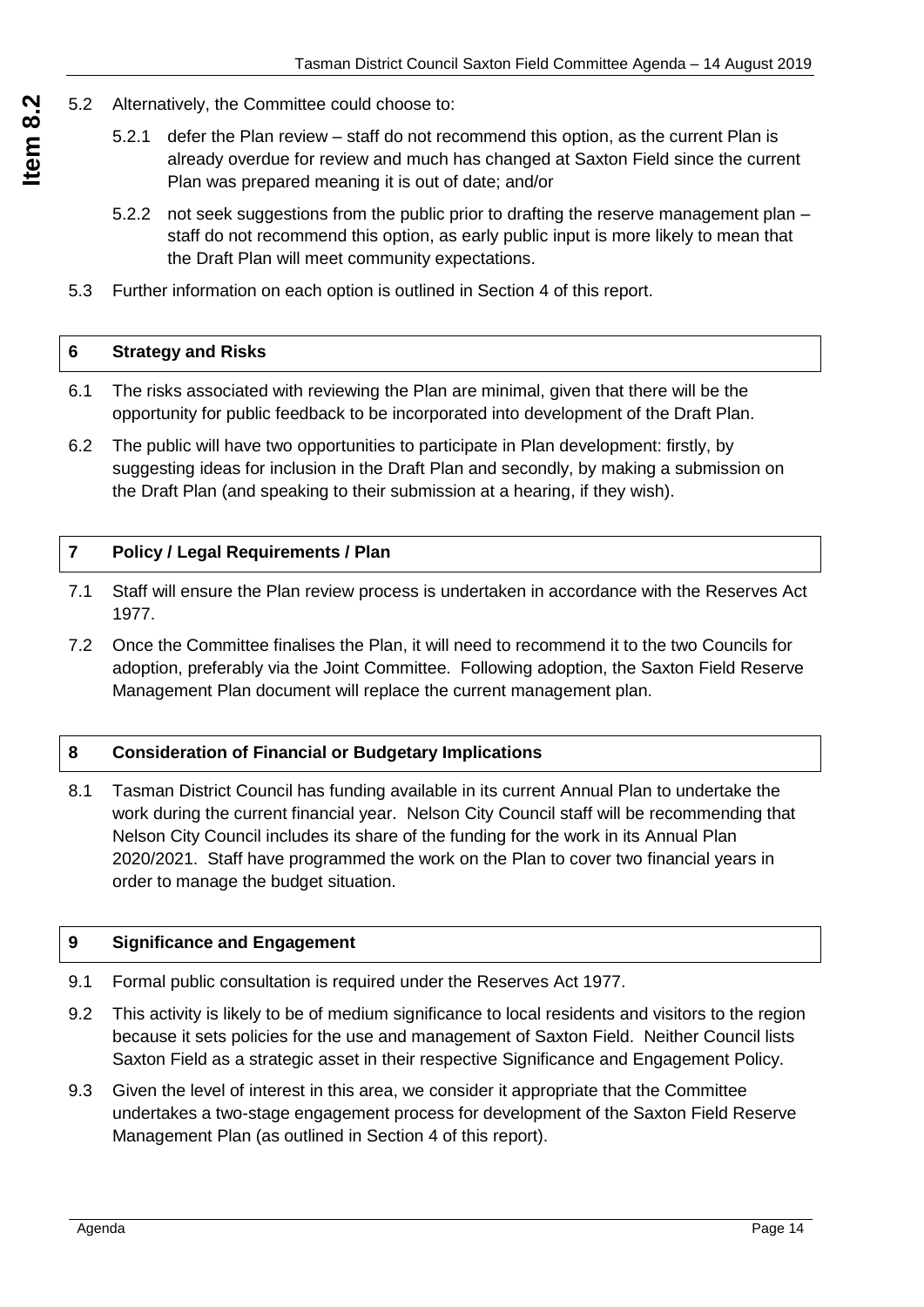## **10 Conclusion**

10.1 The Saxton Field Reserve Management Plan is now due for a full review. The proposed process and timeline anticipates adoption of a final Plan by October 2020. We are expecting wide interest and input into this Plan from the Nelson/Tasman community.

## **11 Next Steps / Timeline**

- 11.1 If the Committee grants approval to initiate the Plan review project, community engagement will commence from October 2019. The formal consultation (submissions) period on the Draft Plan would be from May to June 2020.
- 11.2 Staff anticipate that the hearing of submissions would occur in late July 2020, with deliberations taking place in August 2020. The Committee would then finalise the Saxton Field Reserve Management Plan document for the Joint Councils Committee to consider at its October 2020 meeting.

## **Project timelines**

11.3 A timeline for the project is outlined in Attachment 1.

| 12             | <b>Attachments</b>                                          |    |
|----------------|-------------------------------------------------------------|----|
| 1 <sub>0</sub> | Timeline for reviewing Saxton Field Reserve Management Plan |    |
| 2.0            | Map                                                         | 19 |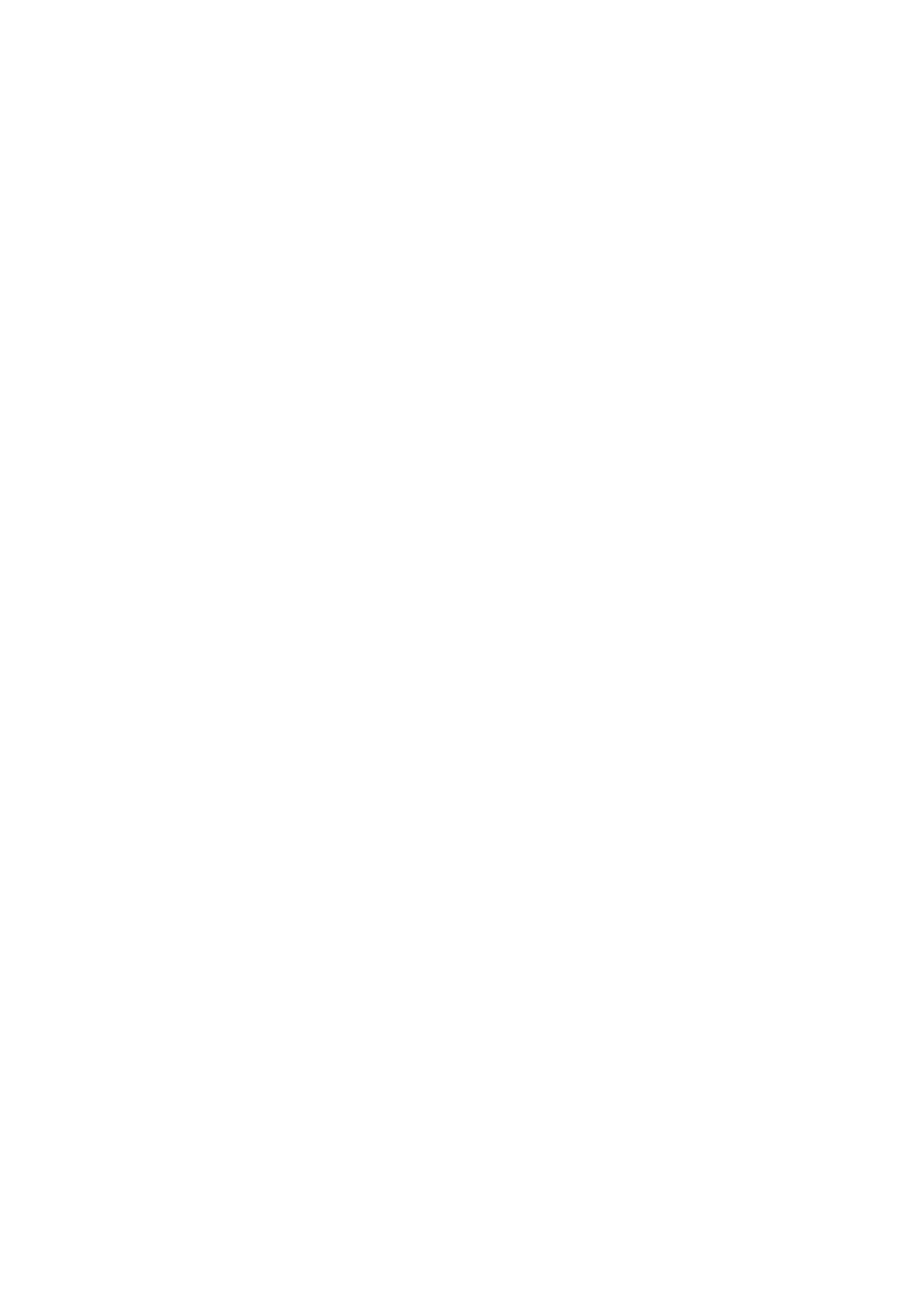## <span id="page-16-0"></span>**Timeline for reviewing the Saxton Field Reserve Management Plan**

Section 41 of the Reserves Act 1977 defines the statutory process for preparing and reviewing reserve management plans. The text box below provides an overview of the statutory process, along with the proposed timeframes for the Saxton Field Reserve Management Plan review project.

|    | The Saxton Field Committee agree to review the existing Reserve Management Plan:      |
|----|---------------------------------------------------------------------------------------|
|    | August 2019                                                                           |
|    | Would early submission process materially assist the preparation of a draft plan? Yes |
| 3. | Council notifies intention to prepare plan and invites suggestions: October 2019      |

- 4. Feedback from public received between October 2019 and mid December 2019
- 5. A consultant prepares the Draft Reserve Management Plan: September 2019 to early March 2020
- 6. Council notifies the Draft Plan: end of March 2020
- 7. Submissions open for a two-month period: May-June 2020
- 8. Hearings and deliberations: July-August 2020
- 9. Council considers submissions and amends the Plan as appropriate
- 10. Council adopts final Plan: September 2020
- 11. Council implements the management plan and reviews within 10 years

Once finalised and approved the Plan becomes a statutory document. Council must then implement the Plan as resources allow, with funding allocated through the Long Term Plan and other external resources where appropriate.

**Attachment 1 Item 8.2**

Attachment 1

Item 8.2